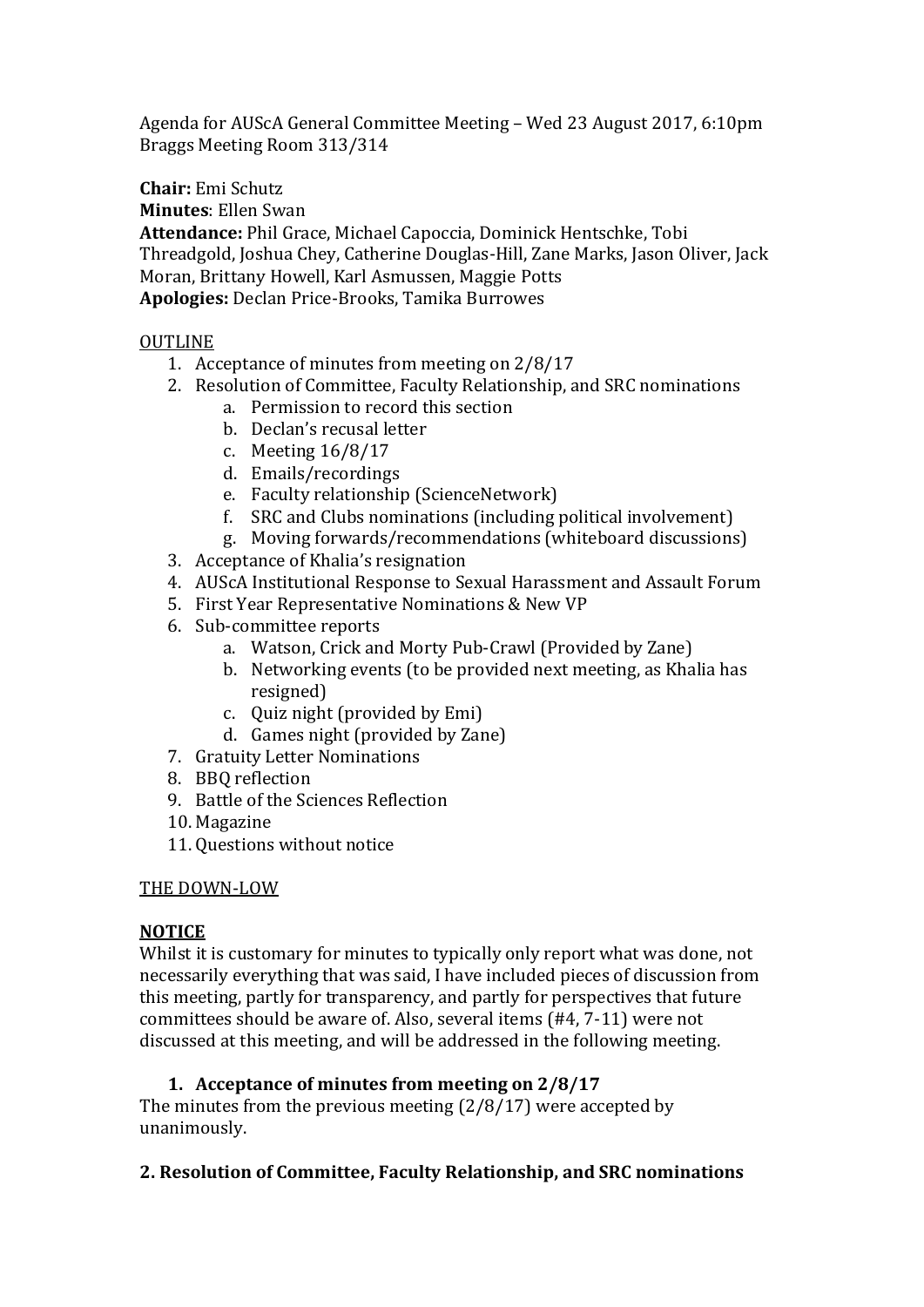### **a. Permission to record this section**

Ellen will supply a permission form for Committee members to sign, asking their permission to record the audio from this section of the meeting solely for the purpose of typing up the minutes afterwards, as she would like to participate fully in this discussion, rather than focussing on minuting.

Everyone was happy for the discussion to be recorded, and the form was signed by all.

### **b. Declan's recusal letter**

Declan is unfortunately absent from this meeting due to family commitments. He has submitted a letter of recusal from this topic due to his centrality to the issue. Within this letter, he has provided a timeline, indicating the meetings that have taken place with external groups/organisations, and the conditions surrounding them. His letter also includes some comments on Zane's email, as described in the letter attached as an Appendix. He describes the reasons why Phil and Khalia are nominated/running for Clubs Committee and General Secretary on the SRC respectively, as well as the plans for discussing their running at the next Committee meeting (which would've been 16/8/17). He has requested that either Emi or Michael be appointed to coordinate the Emi/Michael to facilitate repairing Faculty relations with the Learning and Teaching department. He has suggested that we should just let ScienceNetwork be, rather than working with or against them. Unfortunately, it seems that due to the depths (or heights, rather) to which Mark Pace and Brodie Scott have lurched in response to ScienceNetwork and the Faculty's actions, it will be extremely difficult, if not impossible to call them off. Regardless of what has occurred, AUScA has still achieved a lot this year, and constitutionally, we are within our rights to advocate for Science students on course matters. Our resolution with the Faculty also has presented itself in a timely manner, as Amy Hardwick is soon to go on leave, there is a new Executive Dean commencing, as well as a new Vice-Chancellor for the University.

To clarify on some components of the recusal letter – Brodie Scott and Mark Pace are the Presidents of the AUU and SRC, respectively. After Declan and Khalia attended a Union meeting seeking signage for a letter addressed to the Faculty regarding the necessity of ScienceNetwork, Brodie and Mark appear to have taken it upon themselves to also question ScienceNetwork, and this was apparent in the CoP meeting with the Faculty. Unfortunately, it seems ScienceNetwork is caught in the middle of this.

Khalia and Phil running with Activate (as General Secretary of SRC and Casual Vacancy on Clubs Committee) is not intended to be seen as conflict with Brodie Scott and his party, Progress.

All reasoning explaining the engagement student politics is explained in Declan's recusal letter. In addition, the proposal (referred to as the "Modest Proposal") was composed by Arthur Yeow. Declan was under the impression that the Faculty would be dictated by a single person, who would somehow have control over us. He also wanted to put us in a position poised for stronger student advocacy, one which would allow us to have more influence over certain parts of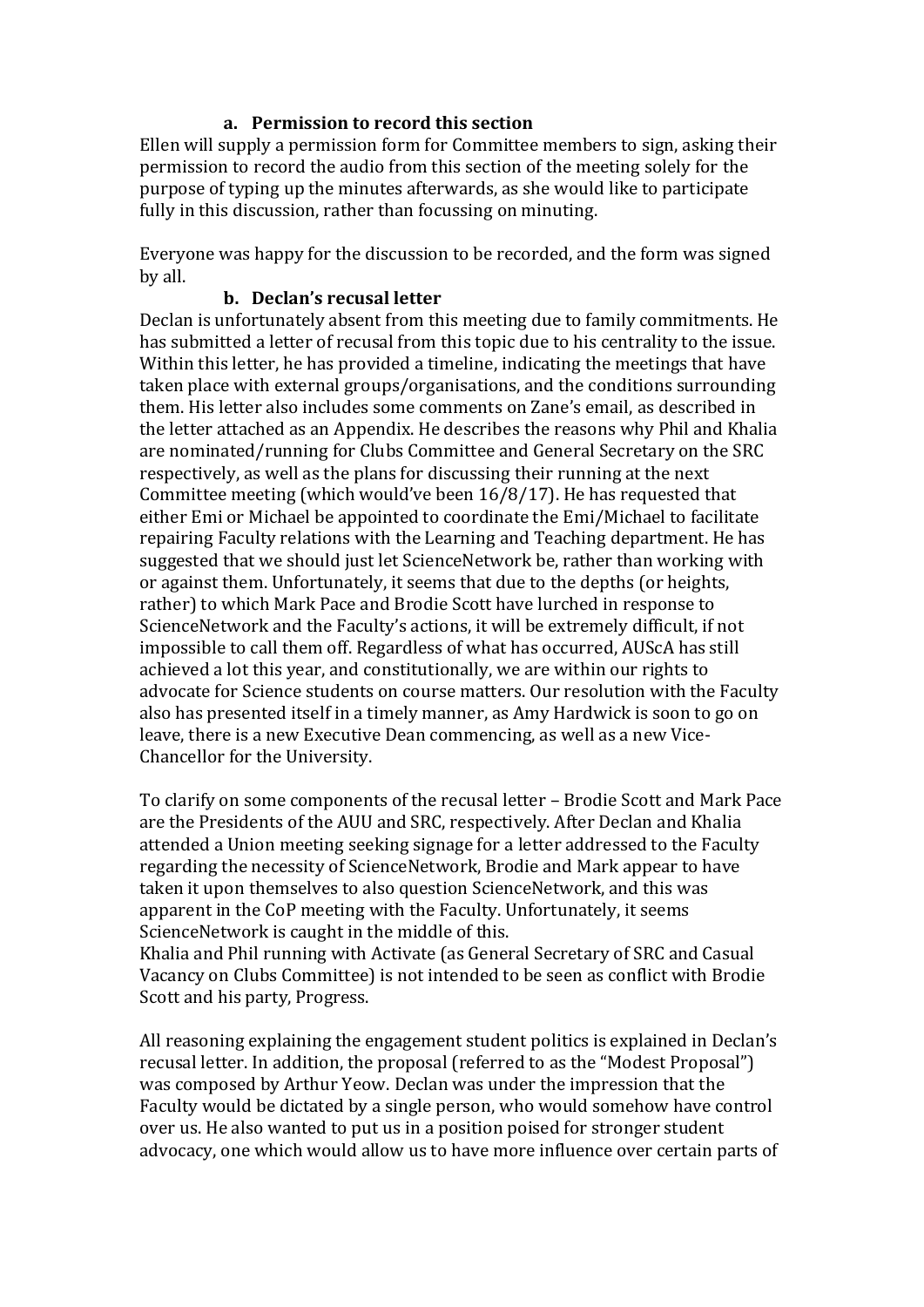the University. Additionally, the distinction between the proposal and ScienceNetwork was not overly clear. All in all, this was very consuming. Whilst Declan was approached personally by Activate, he made it clear that any discussion must be had with the Executive committee, rather than just him (due to time constraints, there was insufficient time to call a whole-committee meeting).

The offer Activate proposed was that they could reserve us a place on their ticket for General Secretary in the upcoming SRC elections (Khalia was nominated as candidate), as well as endorse a candidate for a Casual Vacancy on the Clubs Committee (Phil).

AUScA was approached by Activate, as Activate had been betrayed by another party at the last minute, and needed to fill positions on the ticket. Other student societies, such as the Med Student Society, already had candidates in positions. The capacity in which AUScA would be endorsing Khalia and Phil as candidates with Activate was to be discussed with the Committee at the next meeting, as we had already moved to maintain an apolitical stance earlier in the year.

Brittany raised that the only apparent benefit to having a an AUScA Committee member also on the Clubs Committee would be to increase funding for AUScA, as well as having a say in the formation of future clubs (e.g. Adelaide Uni Space Society). This would be immoral. However in future, it would be beneficial to have someone on the Clubs Committee, who has had previous experience in a more administrative role at AUScA (just not on both committees simultaneously). This is elaborated more in section 2.f.

### **c. Meeting 16/8/17**

### **It is not clear the Executive requirements for quorum were met to make the meeting official – copies of the current Constitution are supplied at this meeting to cross-reference**

Made it clear that the Committee is upset with the secrecy surrounding matters, re-iterate the Committee's stance of non-political alignment, and how this affects science student nominating for positions. Suggestions that the Executive Committee is afraid of competition from other clubs (ScienceNetwork, AUSS) Zane asked if anyone called for his resignation, which they did not.

Maggie – people came to the room, and found out shortly before the meeting that it was cancelled. Quite a lot of people were present. Zane was explaining the email he sent and why. Decided to take minutes, explaining everyone's thoughts and feelings on the matters at hand.

Brittany – Quorum by proxy was in place, it's not forbidden by the constitution. No motions were made.

Mostly discussed the executives and what they'd been doing. The discussion was quite heated, and ended after an hour.. Zane asked if anyone called for his resignation, but was not called.

Should note that CoCos are not executives, can not meet quorum by proxy with their presence.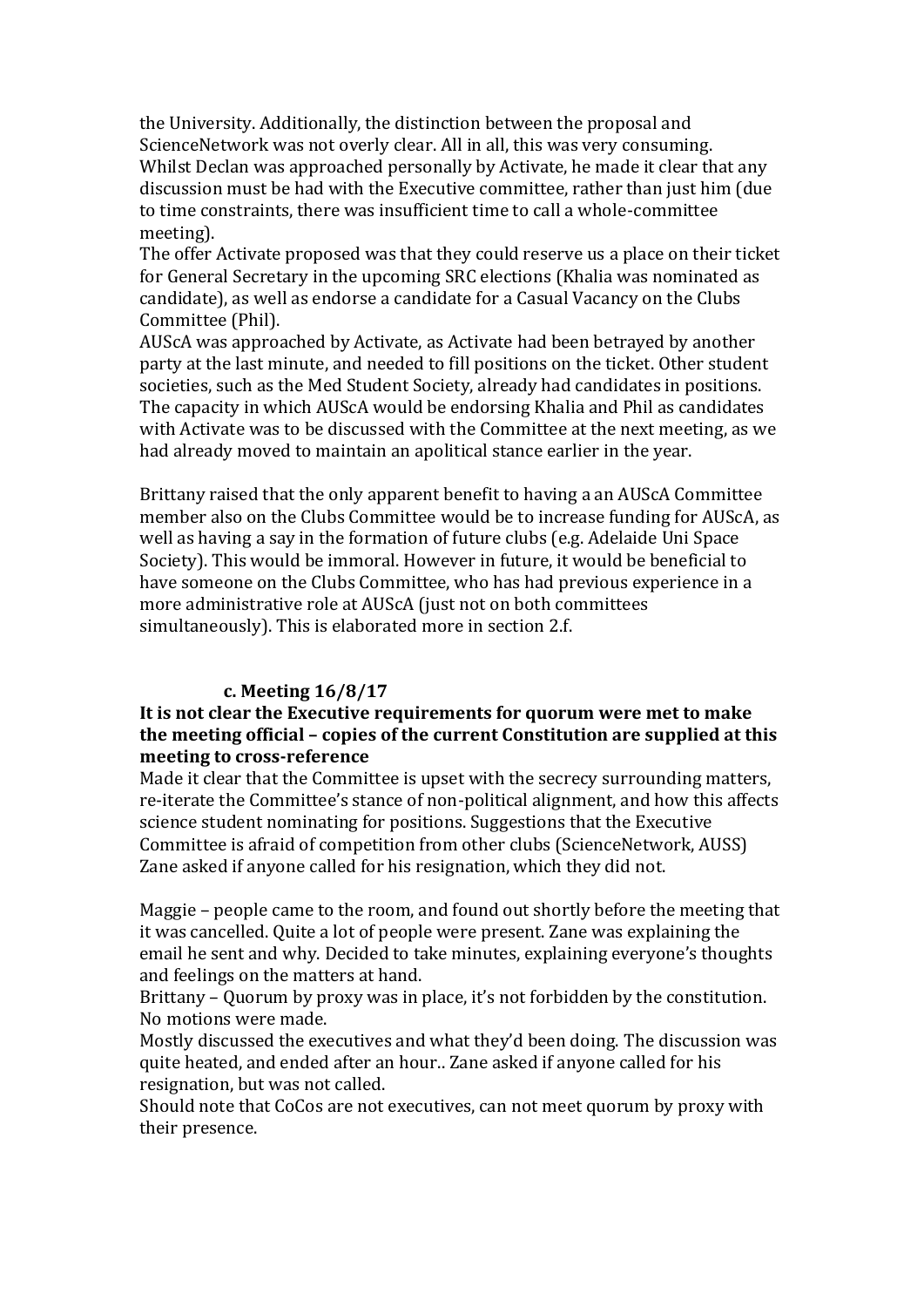### **d. Emails/recordings**

Zane was invited to a secret meeting (10/8/17), where he recorded the audio of the meeting without the expressed consent of those present. He then proceeded to distribute this recording to an undisclosed number of people, we are currently unaware if these people are on the Committee, or non-Committee members. This will be discussed.

Zane sent the email to Maggie, Josh, Tobi, Michael, Brittany, Emi, Catherine and Arwa (Arwa was the only non-Committee member to receive the email). Tobi also forwarded the email to Khalia, for transparency.

Jack (and Zane stated that the criminal accusations of Zane do not hold, based on the following excerpt of legislation:

*WhistleBlowers Protection Act (1993) and Listening and Surveillance devices Act (1973)*

Where in it stipulates;

*"(1) Section 4 does not apply to or in relation to the use of a listening device by a person (including a person to whom a warrant is issued under this Act) if that listening device is used*

*— (a) to overhear, record, monitor or listen to any private conversation to which that person is a party;*

*and (b) in the course of duty of that person, in the public interest or for the protection of the lawful interests of that person."*

Zane had the public interest at heart, as well as his duties as morals officer. As he was present, he was allowed to record. Accused of commiting a crime, but no legislative basis for that.

Zane left the room briefly upon Brittany's recommendation ,to allow a more neutral discussion Zane left the room

A general consensus was observed – none of us are lawyers, so talk and interpretation of legalities would require a suitably trained individual. Michael expressed his personal moral view: he is not okay with breaching others' privacy, as it is bad for trust, and any type of relationship. We need to consider that while Zane felt he needed to do this (possibly

pressured by his title as Morals Officer) and has suffered much emotional turmoil and duress, Declan and Khalia are also very hurt, and have asked for his resignation. There was a general consensus that he should not be kicked out from AUScA entirely, and this mistake should not be aburden to him in future.

Brittany also raised that in future, if there are disputes within the Committee, they should refer to the Dispute resolution section of the Constitution. However, we may have to amend the final clause of this section, referring to the Head of School/Faculty).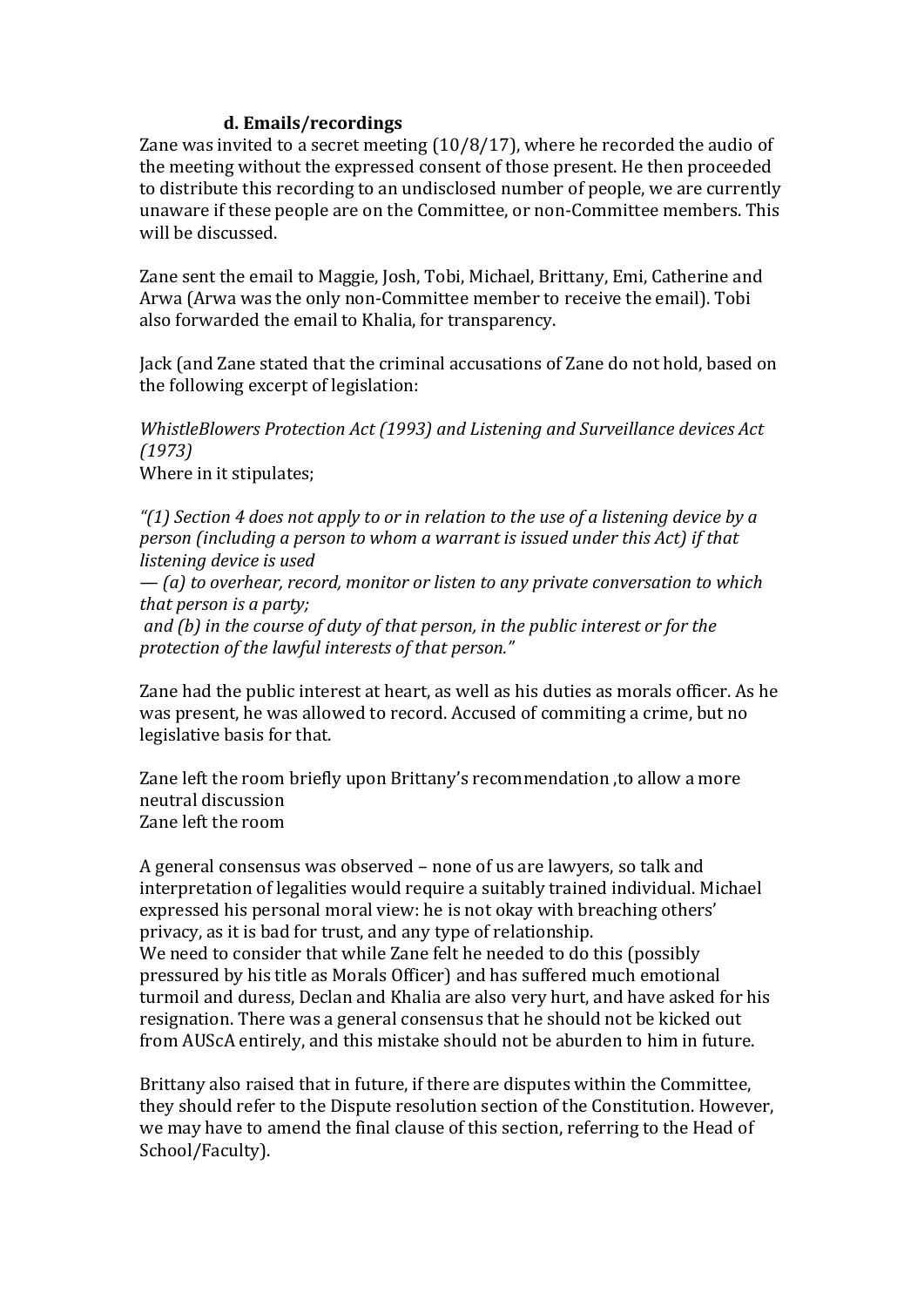BH – in future – tif there are disputes within the committee, they should refer to the Dispute resolution section of the constitution.

In this case, dispute hasn't been officially raised to a neutral party raised, so dispute resolution discourse can't be followed.

We understand that Zane chose to take the recording as a means of evidence to support his claim (of the meeting itself and the topics discussed).

There was debate as to the method chosen to distribute the information – it should not have been sent as an email to select individuals, particularly when the topic was to be brought up the following day at the meeting. However, it would not be viable to air a 30minute recording during a 1hr meeting, and force everyone to listen when they might not want to/be comfortable with it.

It has also been suggested that in future, when anyone has an AUScA-related meeting, it is made known to the rest of the Committee.

Zane returned to the room, and was asked to rebut.

Zane felt what he did was necessary, but did feel bad about how he went about it and was nervous about distributing the information.. He never wanted anyone to resign, just wanted to remove the secrecy aspect and inform others. The secret meeting was more a discussion of which candidates should go where/positions to be filled, and vote stacking/counting, less what path should be followed, but more who would follow in succession.

The email was sent to those people who had been signalled out as "anti" during the vote stacking/counting discussion (or he honestly forgot to send it).

Emi made a proposal that Zane step down as a Committee member, and be made an Associate Committee member/general member of the association. He would still be allowed to continue his work on Subcommittees (Pubcrawl and Games night), as we still want to acknowledge his hard work. He would no longer be the head of those subcommittees. Exposing the secret meetings isn't the issue, more the nature of how the information was recorded without the consent of the parties present, and how it was distributed We would also like to make clear that there's no limit on his running as a committee member in the future. The position of Second Year Rep would become vacant.

Counter-proposals Michael proposed resign Jason proposed that he be stripped of Morals Officer Karl proposed that he move down to general committee member. Constitutionally, we don't **have** to have a year rep for every year level, in previous years this has been the case.

Jason proposed that the motion be passed towards the end of the meeting, when similar matters are discussed.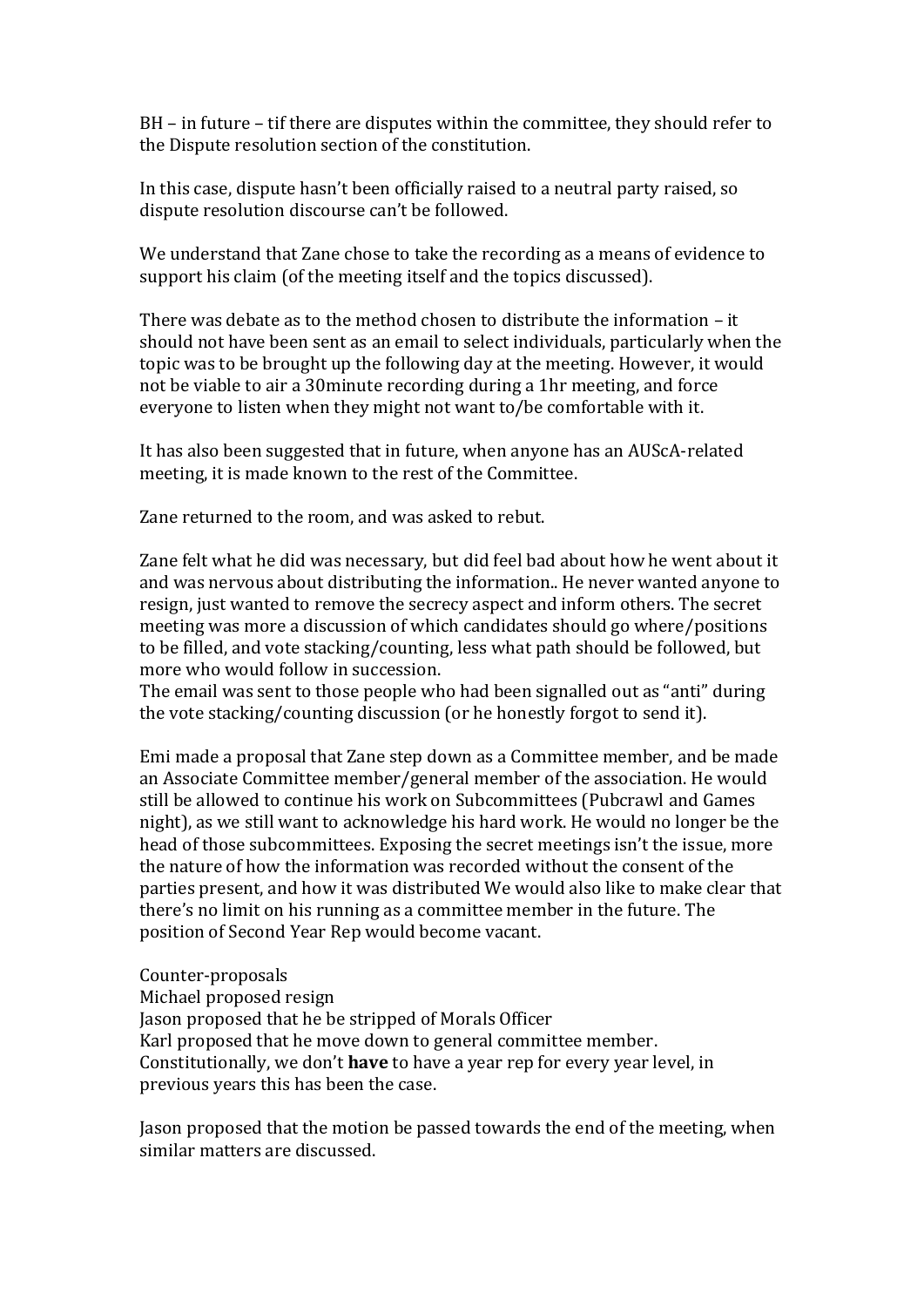Emi moved that we make a decision immediately. Seconded by Britt. All opposed. The matter will be voted on at the end of the meeting, along with similar items.

# **e. Faculty relationship (ScienceNetwork)**

At present, AUScA's relationship with the Faculty is not ideal. During a meeting on the 24/5/17, the Faculty were quite cold towards AUScA. More recently, at a meeting held on the 4/8/17 with the Faculty and other science student clubs regarding the Community of Practice, AUScA were quite aggressive in their questioning of why ScienceNetwork currently exists, which has put us in a bad light in the Faculty's eyes. Other Academics within the Faculty are also aware of the situation, and we do not want this to impact on student's relationships with their assessors/supervisors.

AUScA and ScienceNetwork have similar aims, however we have been acting quite hostile towards them, unsure as to how their Faculty involvement would affect how the Faculty would interact with other student clubs. We would like to make clear the aims for both clubs, and how this relationship can be amended.

Emi left the room to tend to her centrifuge/research.

Michael explained the situation further.

At the meeting on May 24, we were planning to present our Peer Mentoring proposal to Bob Hill. Coincidentally, at this meeting the Faculty also presented ScienceNetwork. Our Peer Mentoring proposal was essentially waved away, to be discussed later. As previously mentioned, a letter was signed by Brodie Scott and Mark Pace with a "please explain" message about ScienceNetwork, directed to the Faculty. We are not sure what the Faculty's formal response was to this letter. AUScA and ScienceNetwork had similar evens held around the same time (coincidentally), which only increased tensions. Further to the Community of Practice meeting, no agenda was provided, and it was unnecessarily messy. Representatives from several science clubs were present, as well as Amy Hardwick, Tak Kee and ScienceNetwork, as well as Mark Pace and Brodie Scott. Brodie was 15mins late to the meeting, and immediately questioned the place/existence of ScienceNetwork, which put us in a bad light with the Faculty.

It was clarified that Arthur's proposal (mentioned earlier), was embodied as the Community of Practice, and not ScienceNetwork. The proposal was meant for increasing student engagement, and not in response to our Peer Mentoring proposal. The faculty wants to help us run/improve our events.

Historically, our relationship with the faculty has not been strong. Individual members have had good (professional) relationships, which have extended to AUScA's benefit. We hope that if we attempted to reconcile with the Faculty, and presented a sincere proposal for improved events, then the relationship might be restored. We have had examples of collaboration recently too. (e.g. Peer mentoring scavenger hunt – organised by Michael and Khalia. The Faculty paid for AUScA memberships for the winners, so they could attend our BBQs and other events).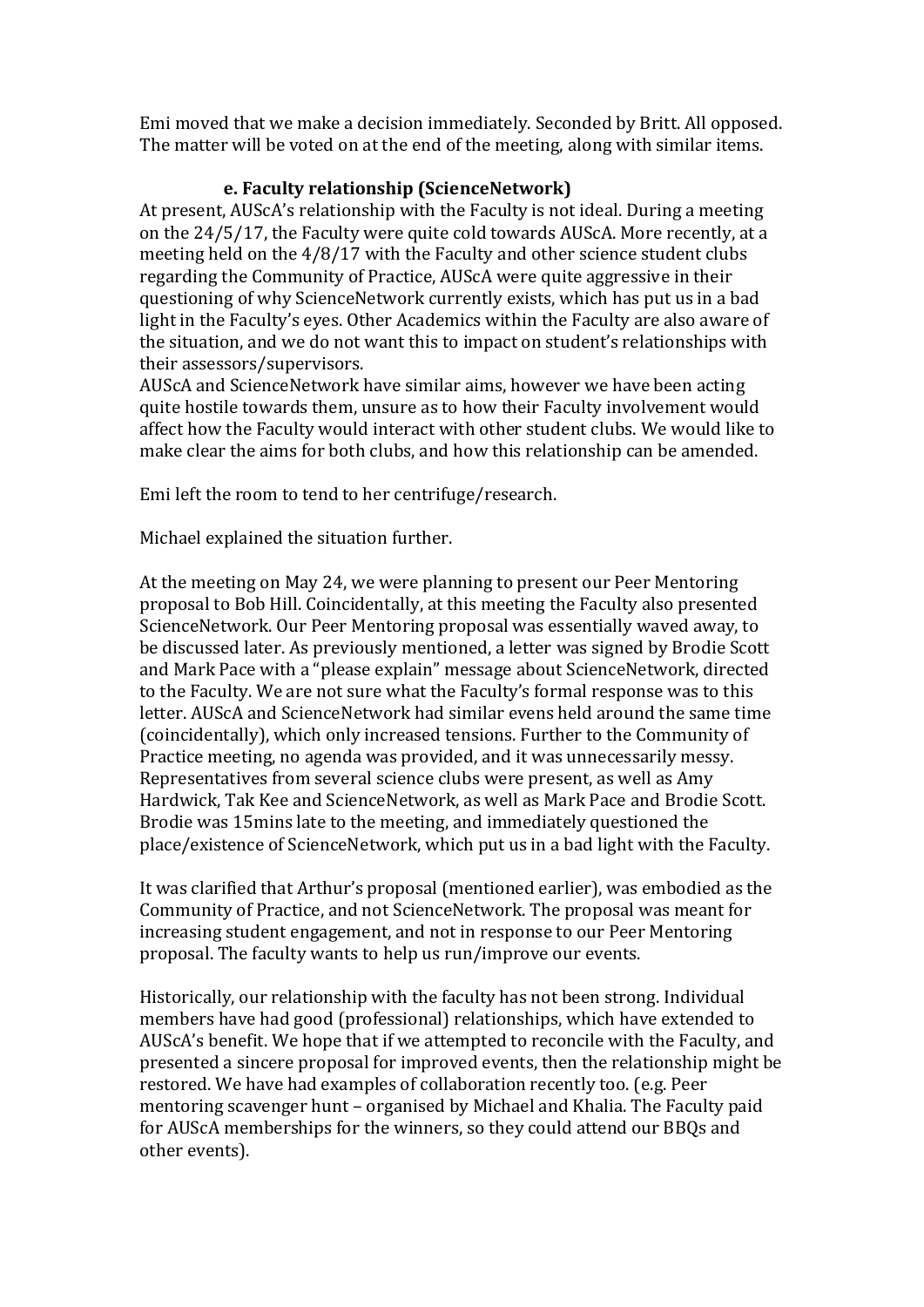Jason highlighted that in the majority of cases, collaboration is a wonderful thing. We are in good standing to strengthen the science communities and social calendar (there are 5 science clubs). Postgrads and honours are not the intended audience for AUScA – ScienceNetwork, however, is.

"Our antagonism towards the faculty and ScienceNetwork is embarrassing. The way it has been conducted has shed a negative light on all science students. It's reaching other non-science networks, and having the Faculty view us, their own students in this light, is extremely toxic. They're entitled to put forward an initiative whose aim is to encourage student retention and increase engagement, and if that is embodied as ScienceNetwork, especially as it is receiving funding, we would be silly to try and stamp it down.

The engagement of student politics to fight this, especially behind people's backs, has degenerated science student's standing with the faculty, and could damage the relationship for years/have log-lasting effects. This is why we have "no politics" in the constitution. If you enforce politics once, the presidents of the Union and SRC are involved, and want to take down AUScA, they don't see us as science students, but merely as students. "

Michael put forward a list of recommendations for moving forward.

Karl and Michael proposed that AUScA has a meeting with ScienceNetwork to clear the water. Just a chat to talk about our feelings and lay everything out.

#### **f. SRC and Clubs nominations (including political involvement)**

At present, but still to be voted on by the Committee, Khalia is running for General Secretary of SRC, under the ticket Activate, whilst Phil has been nominated for a position (casual vacancy) on the Clubs Committee. In the minutes from 23/3/17, the Committee moved and passed a motion that AUScA would remain apolitical, and cease form aligning ourselves with any political parties. This, and particularly how it relates to the SRC/Clubs Committee nominations will be discussed.

The General Secretary nomination issue is resolved through Khalia's resignation, so we needn't address the issue of political-nonalignment in this scenario. However, we need to make sure that Phil isn't endorsed by AUScA (can still recommend him personally though, for his actions in AUScA). We are not sure how Activate will endorse Phil (i.e. whether they will use AUScA's name or not).

From an outside perspective, someone has become a Committee member, and through that position has gotten a position on a political club, and then left the Committee. We would not like this to set a precedent, and it has been suggested that we have a clause to counteract this.

To clarify, there are no problems with individuals being involved with politics, but just shouldn't be from representing AUScA.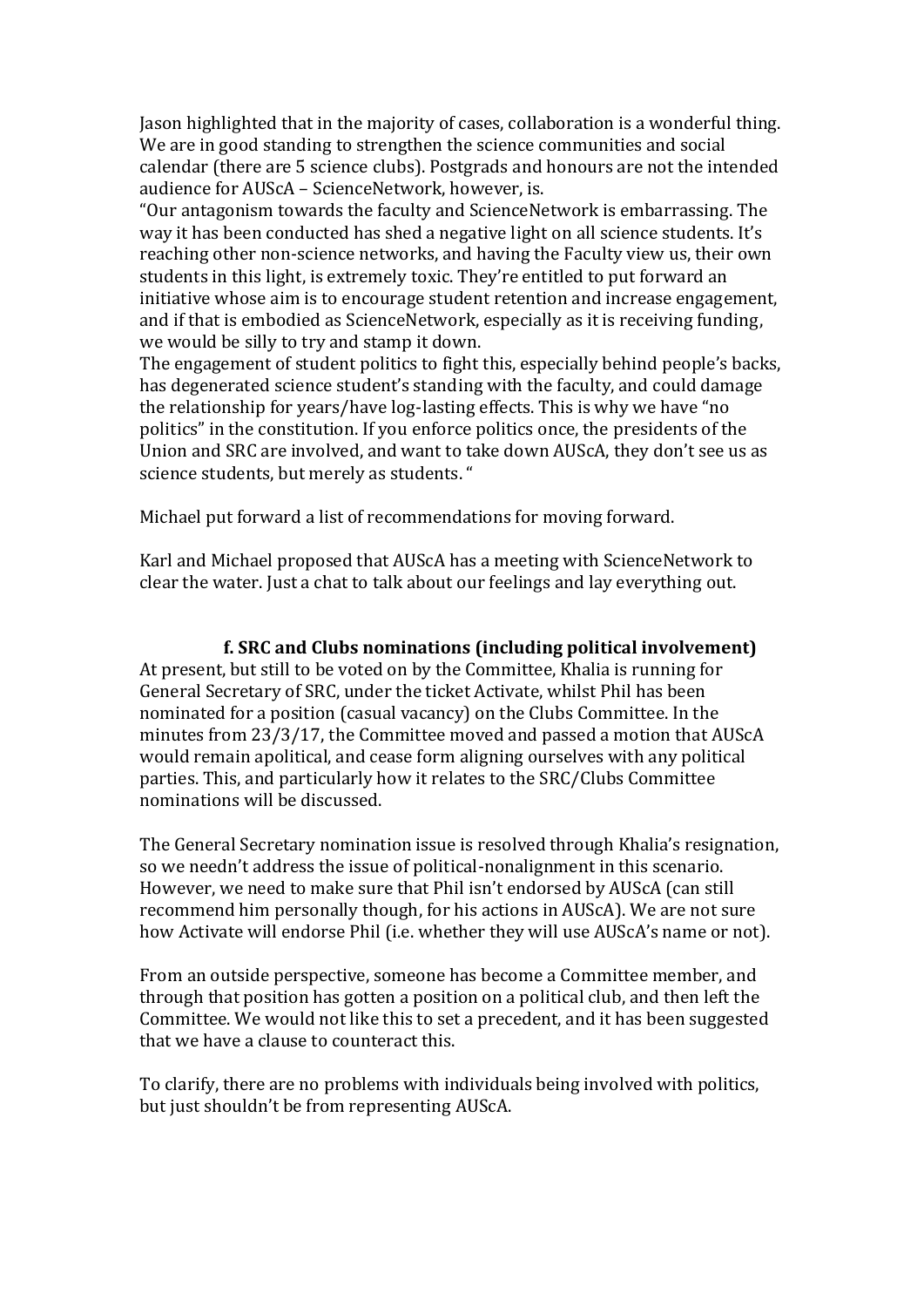Emi moved that AUScA doesn't support/authorise Phil running for Clubs committee, if he wins we ask that he resign as a committee member/not be affiliated with AUScA. We can still support him personally though.

Seconded by Michael. 12 votes, passed.

Emi moved that it Phil's resignation would be required by the point he officially takes up the position (no later than Dec 1). Seconded by Brittany 11 votes, passed.

### **g. Moving forwards/recommendations (whiteboard discussions)**

Michael has prepared a list of recommendations, which are attached as an appendix at the end of this agenda. We will discuss these recommendations, and work towards a common view/goal for the Club. This will include a discussion on what everyone wants AUScA to be, and what they think it represents.

### **Discussions against Declan/Khalia**

Emi/Britt – Would like to suggest to Declan that he take a few weeks off as President, as he is not representing the ideals of the committee, and have someone step in during the meantime. Emphasised that it would be suggested, not enforced. Gives him a chance to reflect on everything that's happened, and general R&R.

Brittany provided some insight – "As president, you get tunnel vision for AUScA, it is your child. You forget about everything else and can go a little insane."

In the meantime, one (or two) people/persons from the Committee could act as temporary President. This would be determined if Declan accepted the offer.

Maggie asked how Ellen and Phil felt about all these meetings, who replied that the Executive's decisions at these meetings were unanimous, and we were believed we were doing the best thing for the club, with no malicious intent. They did not have the impression that it was a power-grab, but rather an opportunity to increase AUScA's advocacy for science students.

Jason said that when the club was founded, the intentions of the club were purely social. Although times have changed, advocacy also works outside of AUScA (see other Faculties and their clubs). For us though, the Faculty doesn't control course content. It is important that the club is social, with Peer Mentoring and Science Alive being positive examples. Not sure what type of advocacy works in the course context though?

Advocacy works best when an individual from the club has a good relationship with the Faculty. Works best to have a voice heard in small meetings with the Faculty. However in saying this, Brittany has been trying for years to improve Microbiology, and despite having a good relationship, has not made any ground.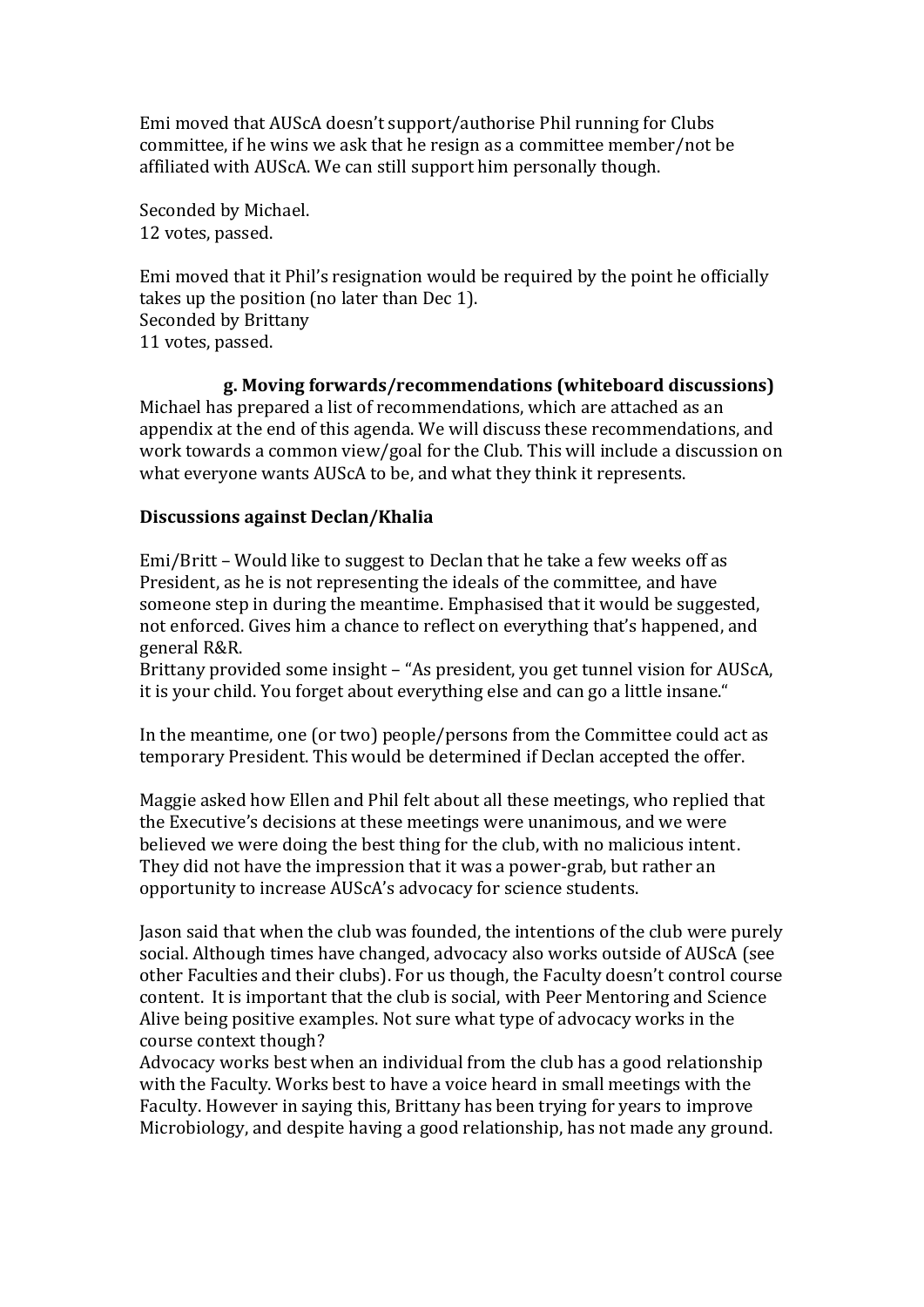Michael moved that for the time being, as a club we have no action in course content until further discussed. Seconded by Emi, passed by majority vote.

Emi moved that we recommend/suggest Declan step down as President until the end of the mid-semester break (4 weeks) Seconded by Maggie. Passed by majority vote.

Upon his return, he would give a response to the committee. Particularly, in response to the Committee's concerns.

Emi moved that upon Declan's return, he supply a response to a series of topics defined by the committee. Seconded by, passed by majority vote.

Will vote on interim president(s) if Declan accepts.

Zane announced his desire to resign as a committee member, and forwarded the email to Ellen, which is attached as an Appendix to these minutes. He will still stay on the Pubcrawl subcommittee, until it the event has passed.

Michael would like to vote/discuss Declan's suggestion of Michael/Emi dealing with faculty relationships. Would like to meet (either simultaneously or not) with the Faculty and ScienceNetwork, and it is open for any committee member who wants to attend. We should reach out to the Faculty first, saying that we are open. We could invite them to one of our meetings or hold a separate meeting. For this meeting, we as a Committee are all to be on the same page as well. We need to reset and recognise that our goals are the same.

The general notion is that we're going to move ahead to work with the Faculty/ScienceNetwork. We don't have to promote one another, but just nothing negative.

Ellen moved that a Google doc is created, (and a Slack channel is created) as a whole committee effort that pertains the issues to be addressed in Declan's response is created. Public link to be put on the Slack channel. Seconded by Emi. Passed by majority vote.

Brittany will make the Google Doc and publish it in due course.

#### **3. Acceptance of Khalia's resignation**

Attached as an appendix is Khalia's resignation as Vice-President. Effective from 19/08/2017

Accepted.

#### **4. AUScA Institutional Response to Sexual Harassment and Assault Forum**

AUScA has successfully submitted an open letter for publication in On Dit in reposense to the Sexual Harassment and Assault Forum. This response is attached at the end of this document.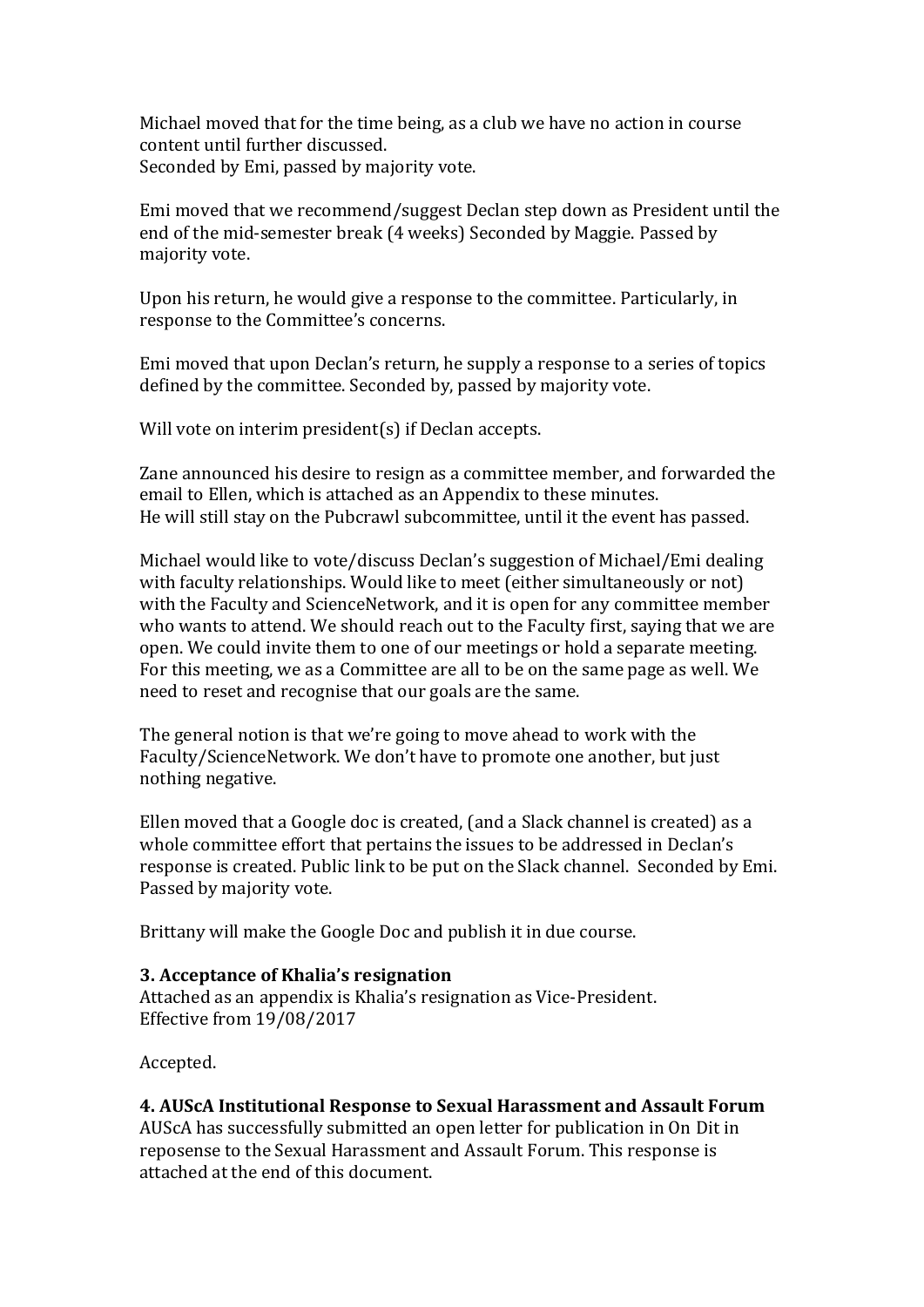# **5. First Year Representative Nominations & New Vice-President**

At present, we have received three nominations for First Year Representative (FYR). We would like to ratify the process for choosing the suitable FYR shortlisted candidates during this meeting, and at the following AUScA meeting the shortlist will be revealed. In addition, the newly-vacated position of Vice-President will also be discussed.

One of these nominations came from the Faculty, who approached a student. Waiting for a suitable time to interview the first year delegate, don't want to introduce them into a turbulent committee. Tobi is looking after this at the moment.

First Year reps are important – if they're engaged in first year, that's a really good sign!

# **6. Sub-committee reports**

**a. Watson, Crick and Morty Pub-Crawl (Provided by Zane)**

**b. Networking events (to be provided at the following meeting due to Khalia's resignation)**

- **c. Quiz night (provided by Emi)**
- **d. Games night (provided by Zane)**

# **7. Gratuity Letter Nominations**

Madeline Noble (Science Alive! Contact) was very pleased with AUScA's volunteers during the event:

"I had a few that were unable to make it, but they were able to let me know well in advance so there were no issues, and those that did attend were exemplary volunteers. I was very impressed to see that they were all hard-working, autonomous, and enthusiastic about their tasks."

She highlighted one of our volunteers, Imogen Winsborough, who went above and beyond her duties over the three days she volunteered at Science Alive. Ellen has proposed that we consider her for a gratuity letter.

Additionally, we had several exemplary volunteers at the BBQ on Friday, who willingly gave up large parts of their day. These people are: Natasha Bradley (who also helped out with pubcrawl shirt sales), Steph Eglinton, Jacqueline Barsby, Lucy Carpenter and Furdosa Ababor. Declan proposes that we should consider these people for gratuity letters.

Meanwhile, are there any other nominations for gratuity letters?

# **8. BBQ Reflection**

We held our annual Semester 2 BBQ on Friday, August 11. How did it go, what were our thoughts? We did have to order more food halfway through, which is a good sign for outreach to members!

# **9. Battle of the Sciences Reflection**

On Wednesday August 16, our long-awaited event, Battle of the Sciences was held. How did it go and what did we learn from this event?

# **10. Magazine**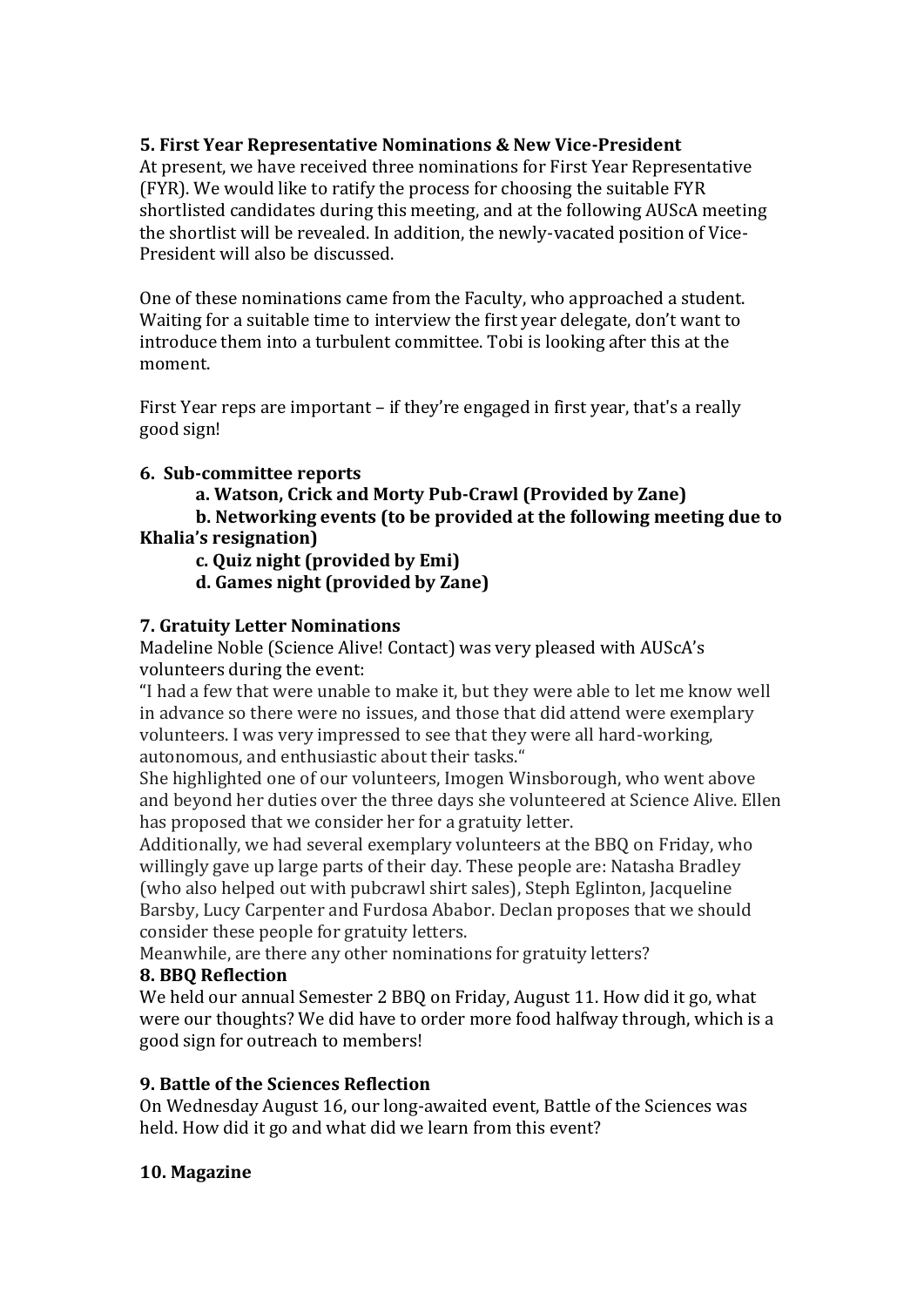The Faculty has asked if AUScA is planning to print another Magazine this year for incoming students. This will be discussed.

# **11. Questions Without Notice**

As an aside:

Jason: "As a committee, you guys need to do something fun. Don't always sit around a table, don't get burnt out!"

Meeting closed 8:33pm.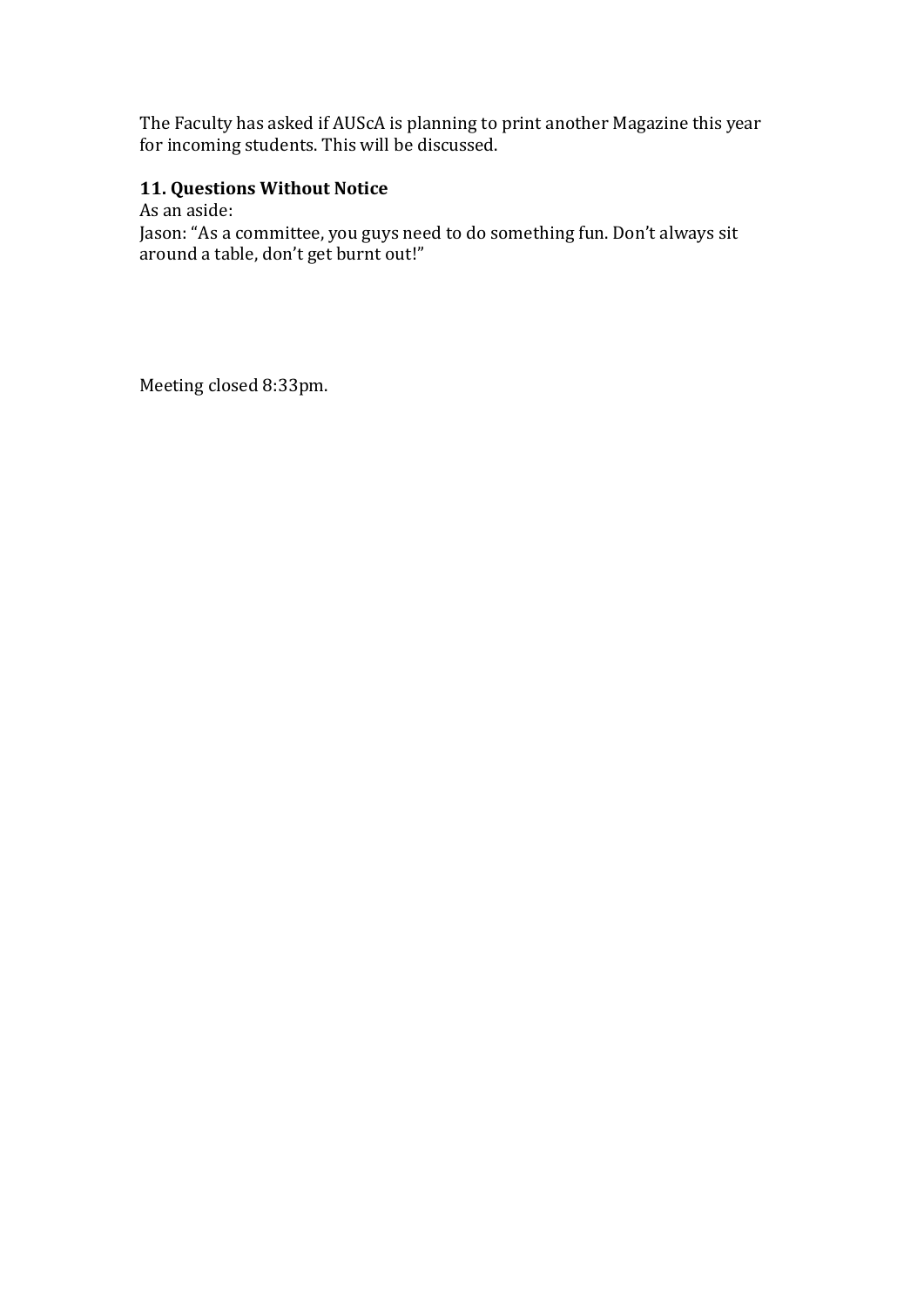### **Appendix : Declan's recusal letter**

I know that this document is lengthy and at times will be poorly written, I encourage you to read all of it.

Before I begin to speak about things more generally I want to speak briefly about my own life. This past months has been horrible for a number of reasons, not least of which has been an escalation of threats made against me by someone with a poor grasp on reality. These threats have lead me to fear for my life, I have taken to sleeping fully clothed. In addition, events at my work have escalated in preparation for next year's LGA elections. All in all I have been exhausted. I do not mention these by way of excuse but rather to give context to y state of mind over the past little while.

By way of yet briefer prelude I wish to note my own inability to recall when things happened in relation to other things, any inconsistencies in terms of timelines is simply due to this irritating failing of mine and not any intentional obfuscation.

I wish to first speak of the nature of my/the executive's relationship with the faculty and the SRC/Union. Not long into us all taking office I had a meeting with Bob Hill, we had what felt like at the time a deeply productive conversation about establishing closer ties between us and the faculty, and in exchange for our assistance and input he offered for several things to help us better work with members of staff. A few weeks later, upon the conclusion of the preparation of the peer mentoring proposal I set up another this time with Khalia also present, in order to present it. By this point none of the things Bob offered had been delivered, however I was still hopeful and optimistic. He looked briefly at the proposal and sounded broadly in favour of the idea, stating he would talk it through with the relevant people. This was the last direct communication I had from Bob.Later through the grapevine we heard about the ScienceNetwork, at that moment, whilst disappointed this had happened without any consultation and was a little peeved about it, I took no action.

We later attempted to set up a meeting with Amy Hardwick in an attempt to both ask what was happening with the Peer Mentoring proposal. Rather than give us the simple curtesy of a meeting, she asked us to attend a group meeting with ScienceNetwork and other interested parties. Initially I intended not to attend, having another engagement and feeling it was best if AUScA seemed like the organisation it is, and not just me. However as the meeting approached it became clear that something was amiss and I decided to attend. This is the meeting dated 24/5/2017 in Michaels letter, a Wednesday in a week that we didn't have a committee meeting. I was right when I thought something was amiss, in this meeting after immediately brushing off our peer mentoring proposal, though without giving it a clear no. Then the meeting proceeded to a hastily printed out PowerPoint presentation which was discussed at great lengths, this Powerpoint presentation contained what we came to call 'the modest proposal' (an esoteric reference to a satirical essay by Johnathon Swift). This proposal outlined a new structure for Faculty student relations in which a committee of students appointed by the faculty would have oversight over all student influenced matters, including AUScA. This proposal scared the bejesus out of me, and the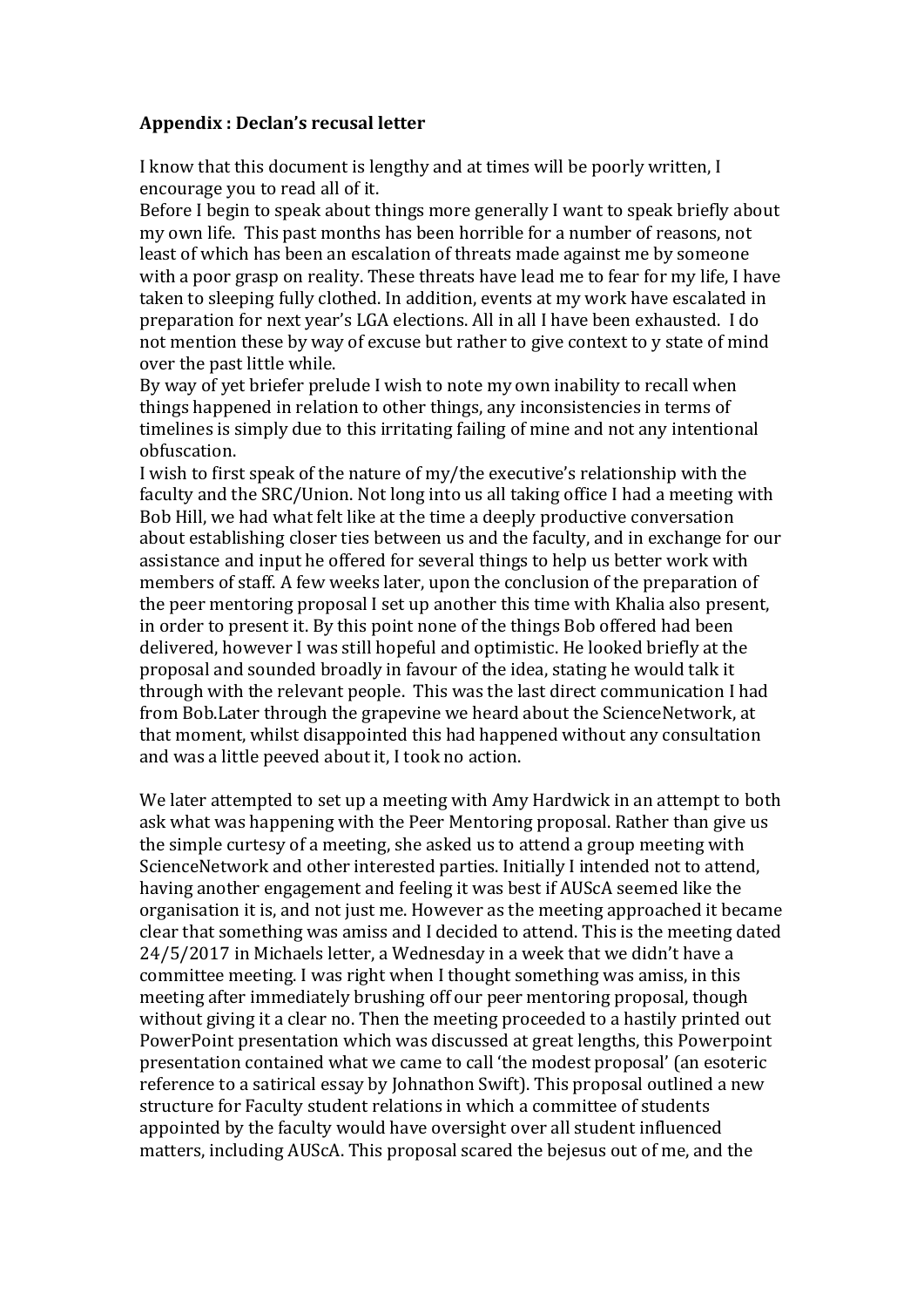rest of the executive, and we immediately went to unibar to start to think of a path forward.

Upon arriving at unibar, and after a not insignificant amount of complaining about how we had been treated we resolved that this proposal had to be defeated. We were of the view that Once Bob made up his mind on the proposal the matter would be closed, one way or another. To put it differently time was of the essence. I made contact with the clubs committee through Patrick Imosay (whose name is undoubtedly spelt wrong), contact with the SRC president via Patrick Stewart, and contact with Brittany though messenger. I spoke first to Patrick Imosay who came to unibar he was shocked and appalled by the proposal and offered to bring the matter before the clubs committee. Khalia and I then spoke to Brittany, who after some discussion was equally concerned and offered to have a meeting with Pauline Oswald and Amy Hardwick. Whilst we were at the UniBar Tobi came past and we briefly told of the modest proposal, I assured him that I would go into more detail at the next committee meeting. Conveniently the clubs committee was meeting on the Monday immediately following. Khalia and I attended said meeting, whilst our biggest concern was with the proposal itself theirs was with ScienceNetwork as an abstract concept. Not being the biggest fans of ScienceNetwork and feeling in desperate need of allies, we were willing to let the lines between the two blur. This was an error, we ought to have made clearer that we only wished for their assistance in halting the modest proposal, in the ned the lines between the two would blur in our own heads too. This committee then wrote a letter to Bob Hill asking him for an explanation, Mark Pace SRC president also signed on.

At some point during this period, I think it may have been the same Monday, Brittany had her meeting with Amy and Pauline. I shall let her speak to the contents of said meeting. However after the meeting Brit conveyed to me that they were unsure of whether they were going to go ahead with it and that if they did AUScA would get a seat on it by default, this uncertainty combined with the knowledge of the Union's incoming letter had me satisfied that we had the situation in hand.

Here is where I made my gravest error, I had up until this point always intended to inform the full committee of what was going on, Britt advised me not to. At this time I was still uncertain of my own leadership abilities and thus inclined to listen to advice, and wanting the committee's experiences of AUScA to be as positive as possible, I decided to not properly or fully inform the committee. Exams were fast looming and I didn't want to stress the full committee unnecessarily, and certainly not with a matter the exec thought was under control. Regardless of how the decision was made, and with what in mind, it was mine and thus wholly my responsibility. It was a mistake, and for it I am sorry. Over the next week it became clear that nothing further would be happening with the modest proposal. At this stage we thought the matter was done, and little further happened until after exams. During the break Brodie Scott asked me personally for a meeting, in this meeting he conveyed that he had been assured a Community of Practice would form, with the newly minted Associate Dean Tak Kee at the head. The meeting was broadly productive and we spoke about a great many things. As the meeting progressed I realized that the proposal was merely an excuse for a meeting, what he actually wanted to talk about was the Unions relationship/support for clubs more generally and eventually try and convince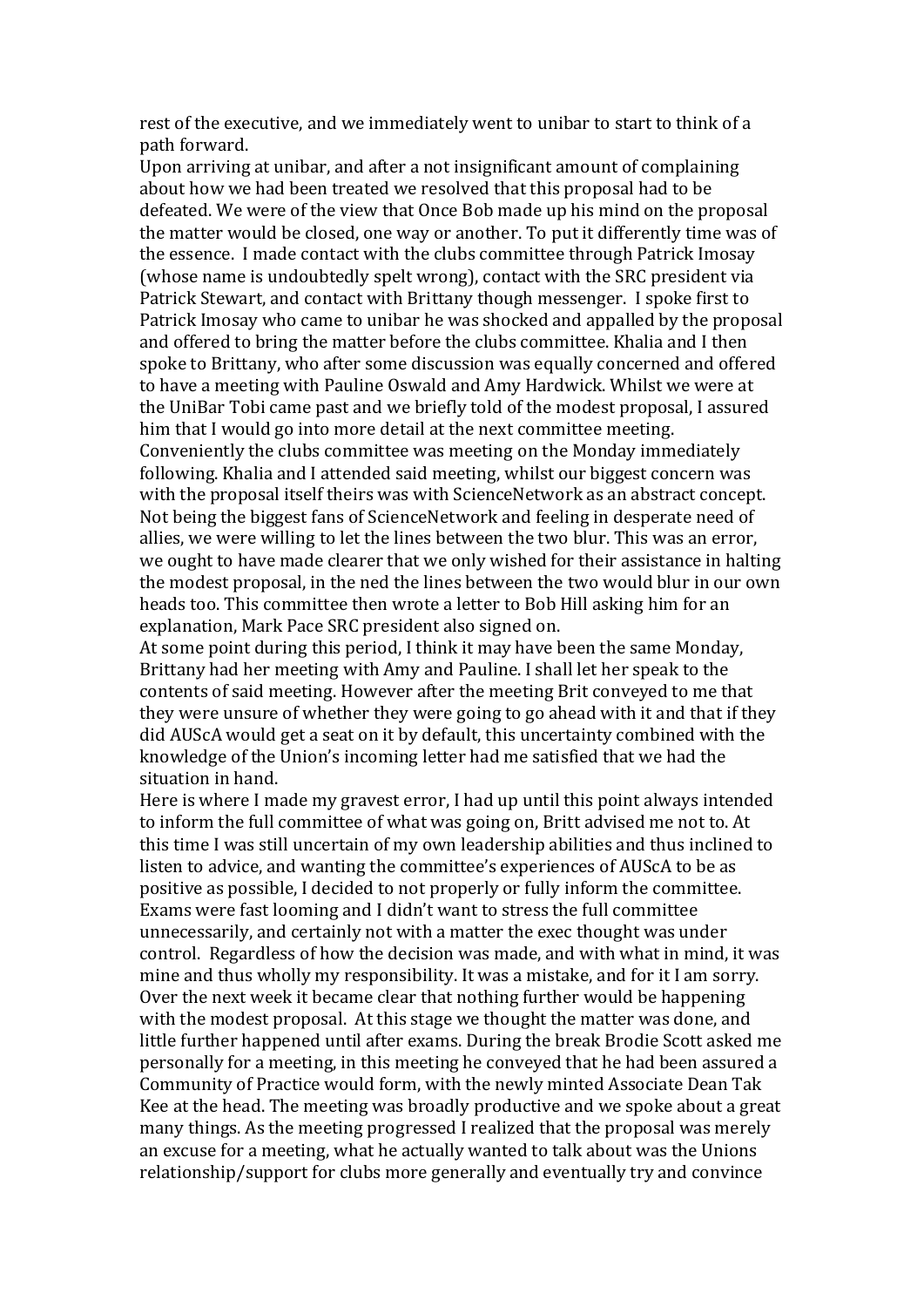me to run in the student elections with his party Progress (an offer which received a swift 'absolutely not').

During Sem 1 Swat Vac I received a message from Arthur asking for a meeting, we set it up and he gave little indication what it was about. I asked Josh if he had any idea what it could be about, and he indicated that there had been a major falling out between Arthur and the rest of ScienceNetwork. I arrived at our meeting only to receive a message from Arthur stating he had been held up and wouldn't be able to make it. We agreed to reschedule after exams. After exams I had no success contacting Arthur. It was not until a few (I think four, but I could be wrong) that I finally had any success in setting up a meeting, on the condition of secrecy. I still respect that request and as such will only mention that he showed me an unlaunched version of the website that would later be the student ambassador page, stating it would launch sometime late this year early next year. In follow up he sent me a copy of the files contained on that website. The Student ambassador programs for marketing and the equivalent for research seemed fine and in line with what most faculties do, and I was prepared to actively support them should that be necessary, however the one for learning and teaching bore a striking resemblance to the modest proposal. Given how far away the launch was, we chalked it up as something that could be dealt with much later.

It was shortly after this meeting with Arthur that I received an email from Amy about the Community of Practise meeting. Given Amy's clear attachment to the idea of the modest proposal, the exec were deeply suspicious that the CoP itself would try and act as that committee mentioned in the modest proposal. We decided to once again contact Mark and Brodie and invite them to this meeting, under the accurate view that the faculty didn't listen to us, but may listen to a more powerful body.

The meeting was an utter disaster, I disagree with Michaels assessment that they were attempting to extend an olive branch. They were insulting and rude towards Brodie, at one point laughing when he attempted to raise a point. We were under the impression that we were there to discuss the nature of the faculties relationship with student groups, when we attempted to do so we were told that we weren't to question the faculty. It was at this point that I concluded that our relationship with the Amy Hardwicks component of the faculty (learning and teaching) was utterly ruined.

It is at this point that I wish to have a brief aside, we often talk about all this as our relationship with the faculty, it is not, it is our relationship with one part of the faculty. Our relationship with other parts of the faculty remains incredibly strong, such as our bond with the Marketing department, or directly with academics. Our relationship with the faculty leadership is effectively nonexistent simply because the leadership just resigned.

Now a few days after this meeting we discovered that the Student ambassador page was live, what Arthur had said about the launch was untrue. We spoke to Brodie and Mark about the page, and made a plan to hold off until the Interim ED Liebolt was in place and then make a caretaker argument the project should be delayed until the new ED was in place. In the mean time they would raise the matter with the acting VC and DVCA, they did. Both the acting VC and the DVCA where very much annoyed by the faculties efforts. We were tired and frustrated and it felt like anytime we had a plan in place the ground shifted beneath our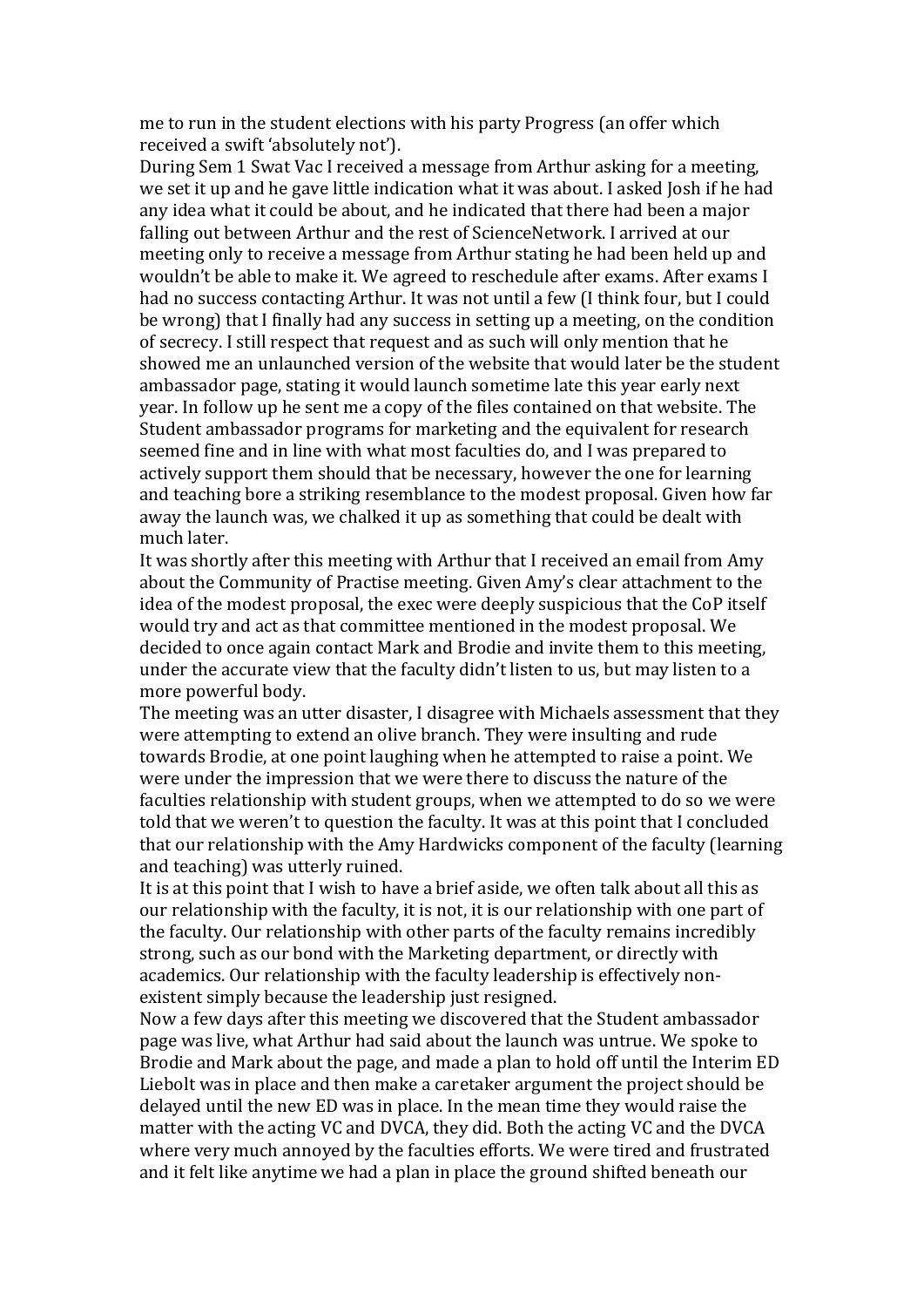feet. That the ideas of the modest proposal would keep coming and coming and coming until we lost. In short we were feeling desperate and defeated. There was a lull at this stage, until late on Wednesday the 9th, Mark messaged me desperate and asked for a meeting the next day. He elaborated little, However I made clear that the meeting couldn't simply be with me it would have to be with the exec. We assembled at 10am the next day in the Braggs meeting room. I stated immediately that I intended to abstain from any decision as it was impossible for me to appear impartial due to my relationship with Patrick Stewart. Mark's faction had been screwed by another faction at the 11<sup>th</sup> hour and as such was willing to give the house away for candidates, he spoke with the exec for a good half hour. It was impressed on us the importance of the secrecy of this deal, which had nothing to do with the committee and everything to do with their political opponents. The deal was fairly simple, we provided them with a GenSec candidate and they would get us a seat on the clubs committee and give us seats on whatever committees we wanted. It was the final component of the deal that was most appealing, that would give us direct access to people above and beyond the faculty who could help us.

Mark left, with us having only a few hours to make the decision, the exec talked for another 30mins. I stated that we would only move forward if (other than my abstention) we were unanimous. The exec was unanimous on the first vote. We set about picking candidates, which involved a great deal of decision making involving who would be doing what next year, I made clear that I had no intention to run for a second term as president. In order to work out who would run for what we also had to work out what AUScA would look like next year. Our committee is an especially old one, and if you are of the view that the president ought to come from within the committee, that you can't do honours and the presidency at the same time, and that you need to be based on North terrace to be president, there are few options. In fact there was only one, Zane. Not wanting to leave the club in a lurch, and wanting to ensure that the club continued to go from strength to strength had decided that whilst I didn't want to be president, I did want to stay involved and thought that the Ben model, of becoming treasurer post-presidency made the most sense for me. At no point did I intend to control the club through proxy, If I wanted to remain in control of the club I would seek a second term.

It is at this point that I must make another aside to comment on Zane. Zane committed a crime that can carry a custodial sentence, over a student club. I cannot express how absurd that is, how over the top and stupid that is. If Zane had issues with how the exec were handling things he could have told us, he could have told the committee. Instead he walked into the meeting room and recorded a private conversation without people's consent. I have lost all confidence and trust in Zane. Quite frankly he is lucky the police aren't involved. His criminal actions, were they to become public, would bring the club into utter disrepute and could lead to us being disaffiliated, effectively ending AUScA. I fear that his continued involvement in AUScA's management in utterly untenable. By the conclusion of that meeting, we had decided to run me for GenSec and Phil for clubs committee. Later that night I recalled that I had deferred (a fact I had forgotten what with having been in at uni literally every week day since then) and was thus ineligible, I spoke to Khalia, Phil, and Zane about running for the position, Khalia said yes at 7am the next morning.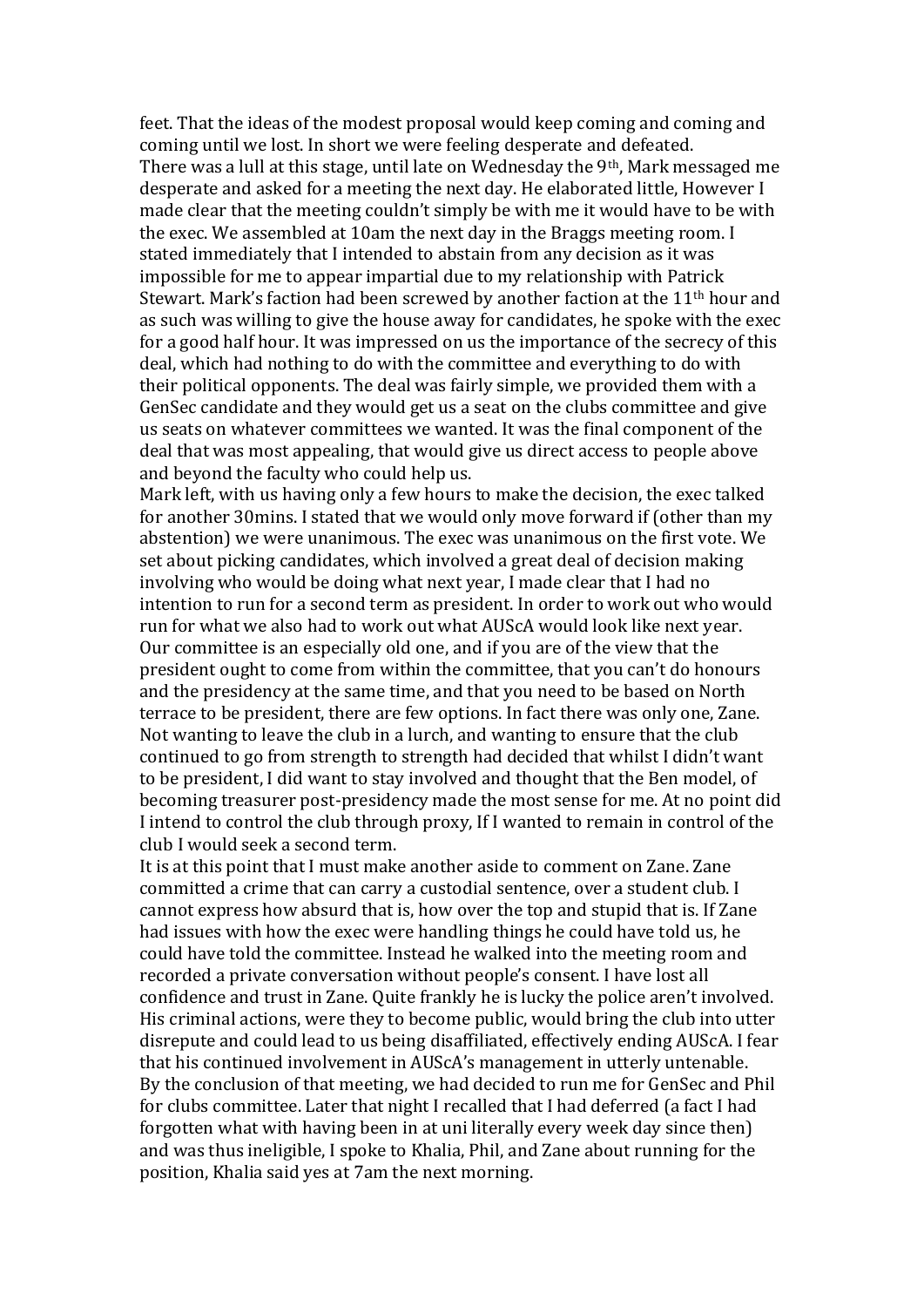Given the sheer quantity of information to convey, we wanted to talk to the full committee at the next available opportunity, we had always intended on explain everything at the next committee meeting and seek the committee's permission to dissolve the statement of neutrality. From there I think you are all aware of events.

I have lost confidence in my capacity to judge the committee's desires on this matter, for that reason I intend to recuse myself from all decision directly pertaining to our relationship with Amy Hardwicks component of the faculty, I would ask the committee to appoint either Emi or Michael to act in my stead on those matters.

I do however wish to suggest a course of action regarding ScienceNetwork, we gain nothing from working with them, better to simply live and let live, we leave them alone and they leave us alone too.

I also wish to note, that involvement in faculty decision making, especially in regard to course structure and student support, is a perfectly normal thing for a faculty club to do. Med, Law, and Arts all do it as do others. I believe we should too, it was what I meant when I spoke about advocacy in my speech at the AGM. We are the students representatives, and for us to confine ourselves to purely social stuff would be neglectful, and not what I ran on. We are also bound to partake in such activities by section 2.d and 2.e.

As I conclude I want this club to remember that this whilst this matter is serious (Khalia's resignation makes that utterly clear) we cannot allow it to detract from our astounding acheivments, the clubs membership has grown by more than 100 compared to the end of last year, we are taking the leading in responding to sexual harassment and assault, we are running more events, and existing events have increased in success. We are fundamentally strong and well placed, but we must resolve the ideological question of what the nature of our relationship with the faculty should be. The good news is that if we do resolve it we will soon get a clean slate to enact it, Amy is going on leave and we get a new ED and a pro science VC, but we must be ready to seize that chance.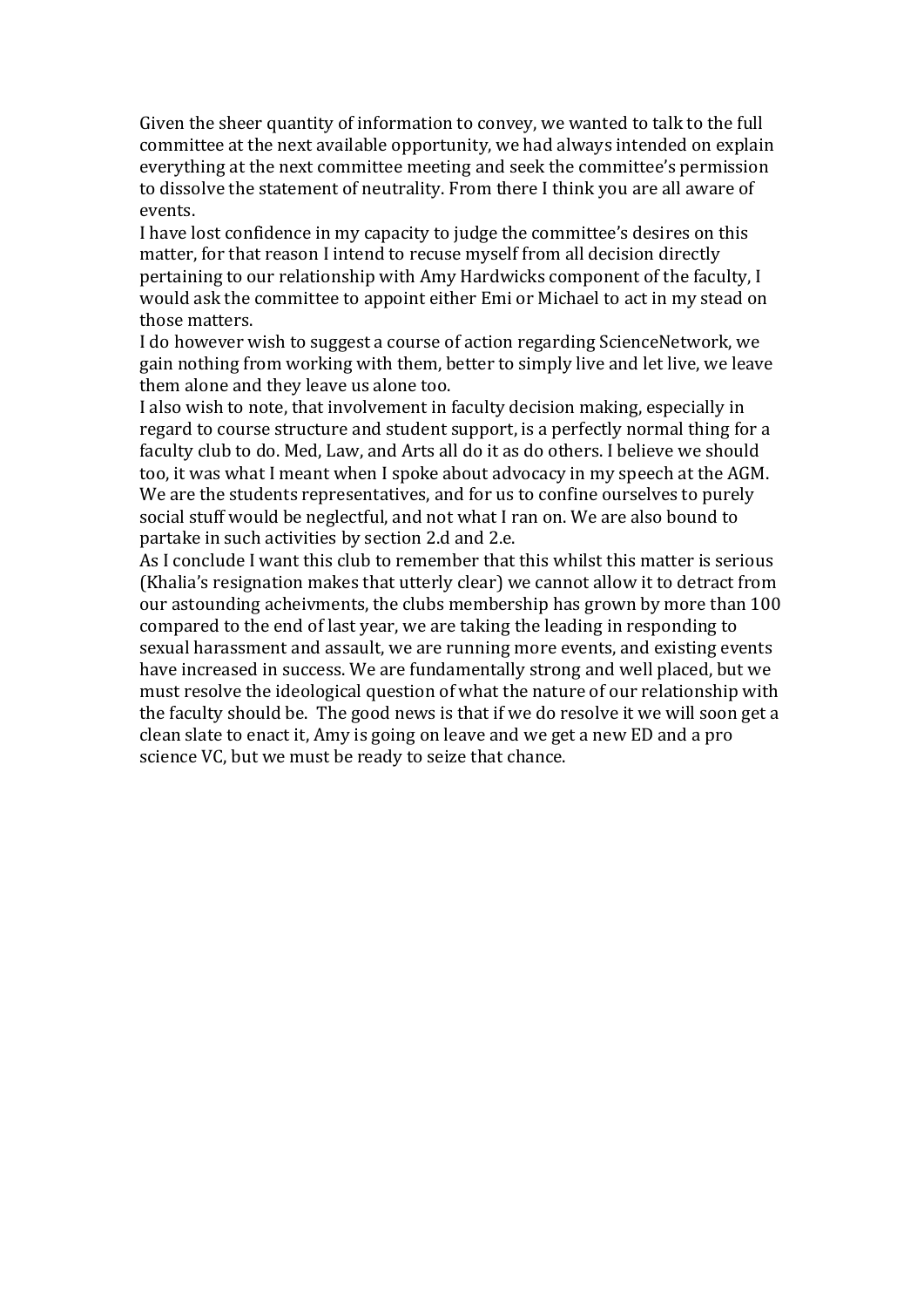# **Appendix – Khalia's resignation letter**

19/08/2017

To the Adelaide University Sciences Association Committee,

Let this statement serve as written notice of my resignation as Vice President of the Adelaide University Sciences Association, effective immediately.

I would like to ensure that the committee is aware that under the Listeningand Surveillance Devices Act Of 1972, to record video or audio of a private conversation without the express or implied consent of the participants is illegal. Conviction of this crime can result in up to 2 years imprisonment or a fine of \$10,000. I'm sure it is well understood how serious it is that Zane Marks committed a crime, and that the committee will take the appropriate action, which I believe to be his expulsion or resignation from the club.

Signed, Khalia Primer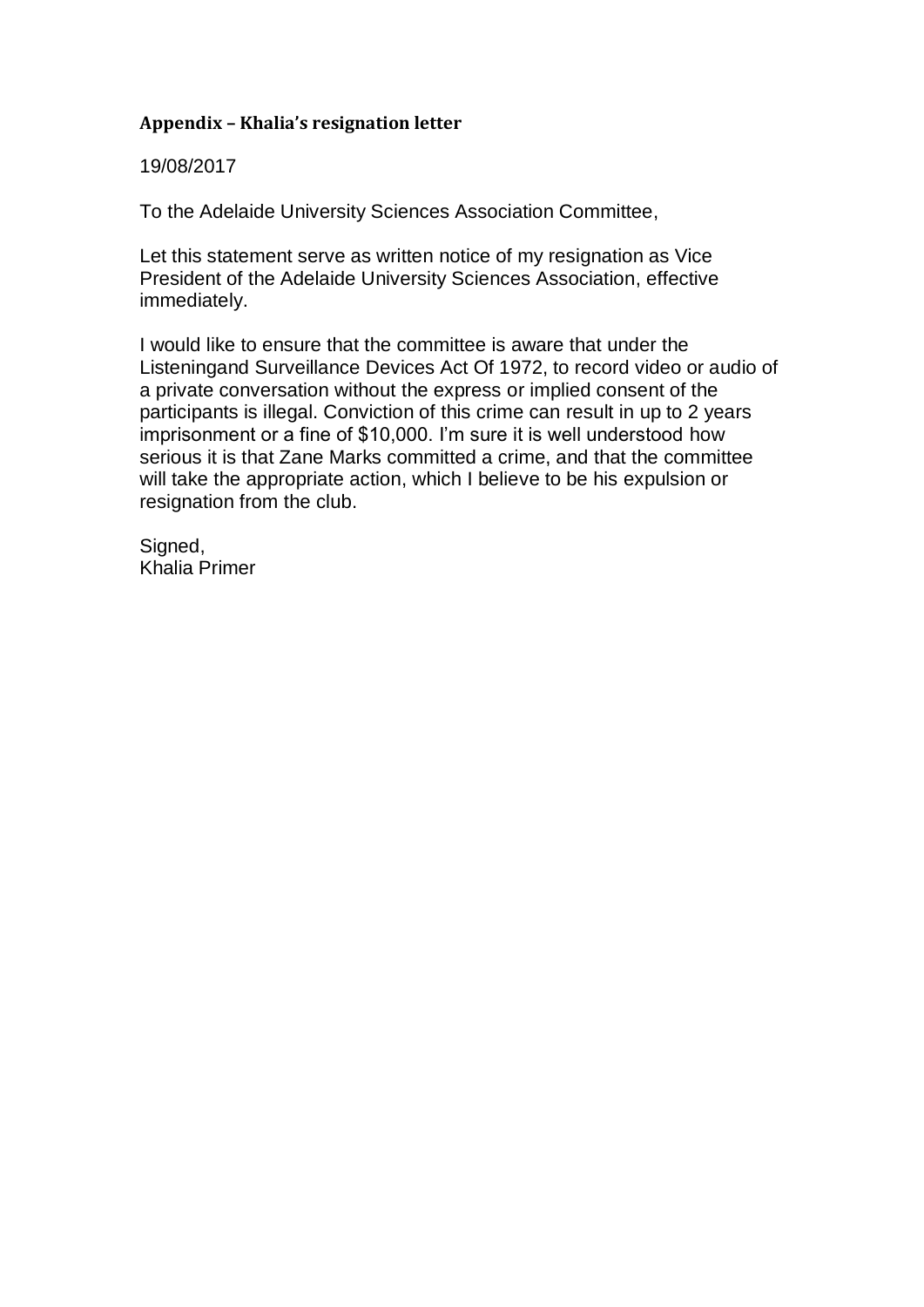# **Appendix – Zane's resignation letter**

Resignation Statement Zane Marks 23/08/2017; This is my formal resignation from the Science Association.

Zane Marks.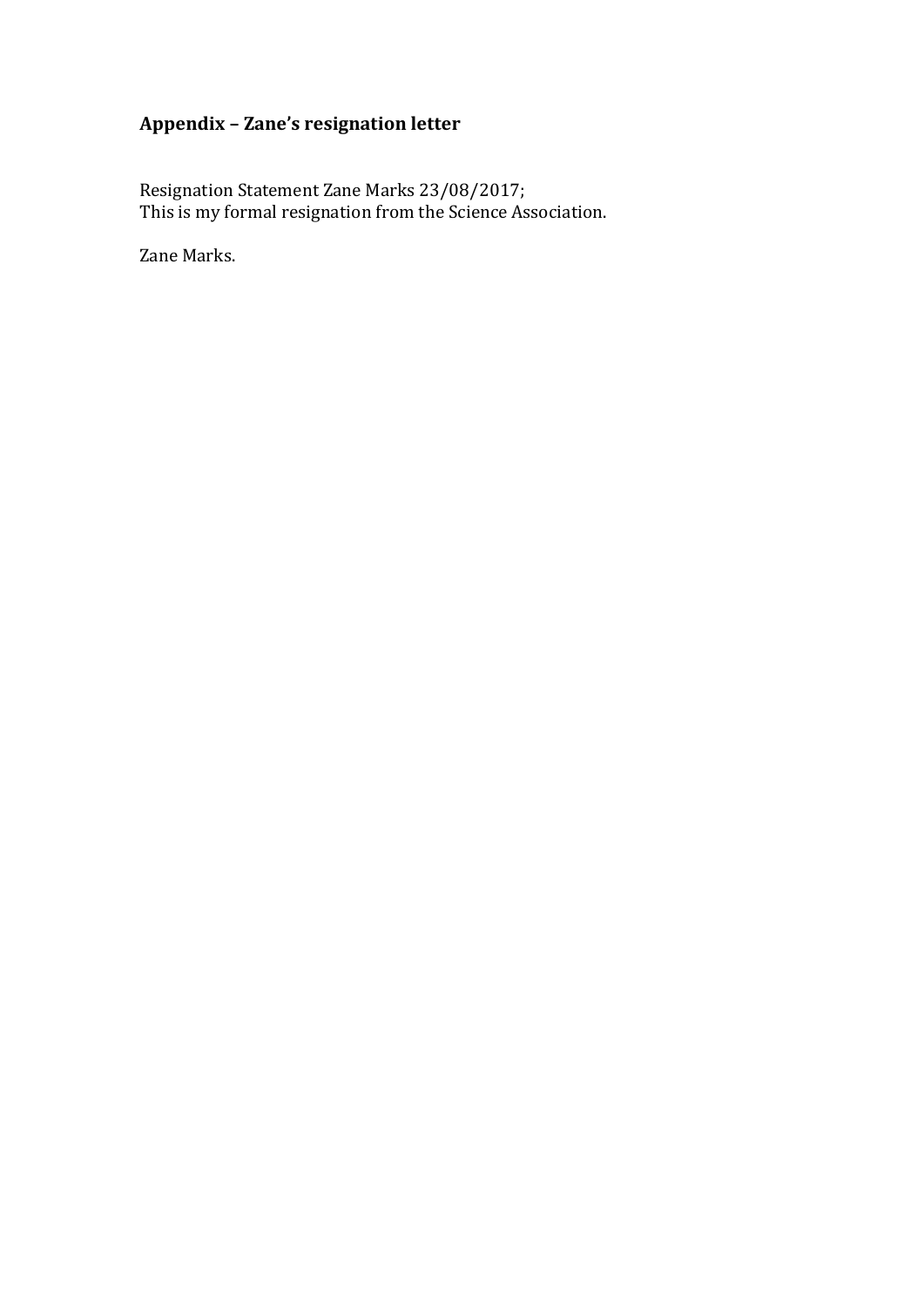# **Appendix – Michael's suggestions for moving forward (17/8/17)**

The next meeting someone other than a member of the executive committee should chair the discussion. I would suggest Brit or Emi as they have a long history with the club.

• I know I'm not the only one here who does not have much experience with law terminology so I would appreciate it if peoples responses could avoid legal jargon, technicalities or loopholes wherever possible. I would personally prefer a sincere response to a polished one.

• Hold a meeting within a week. The longer this is put off the harder it will be to trust each other and it also delays any other AUScA business that needs to be attended to.

• A timeline is made of the various meetings that have been had between the executives and other parties (this sounds pretty extreme and would be a lot of work but I know that myself and others would appreciate the ability to find out when exactly certain events happened).

• The discussion of the next meeting NOT being held in camera -not everyone is going to be able to attend and it's also important that the AUScA members be able to see what's actually happening in the club especially when they are making their decisions for next year's election.

•Anyone who has a meeting regarding AUScA makes a post on the slack beforehand/shortly afterwards to let everyone else know that it happened (details can be discussed at meetings)

• I think we should try to follow Tobi's footsteps and make clear declarations of Conflict of Interest in situations where they could be important. e.g. I think I could have done a better job of making it obvious my affiliation with ACAD when suggesting Alan for various events and promoting ACADs Open Day. • Improve relations with the faculty, it's my opinion I think it's also the committees opinion that the relations with the faculty have been unnecessarily hostile - I want representatives from the committee (not necessarily the executives) to meet with the faculty to fix this. It is unacceptable for this to have happened and for the committee as a whole to have been kept in the dark about it.

• Improve relations with ScienceNetwork, fear of the ScienceNetwork and precedents that may or may not have been set is extremely unhealthy and more toxic to the committee than ScienceNetwork itself. We need to have a meeting with ScienceNetwork to make it clear what our plans for events are and find out theirs.

• With relation to

the SRC and political debacle, from my understanding wrongdoings have already occurred however this is an extremely complicated matter. I'd rather the execs wait until next meeting before making any changes e.g. removing nominations/making official announcements

•Cancel some of our upcoming events. The mixture of committee unease and fatigue is going to lead to half-baked events and negative experiences for members. While this should be decided by the various sub committees I think the Games night and Science at the Unibar events may need to be cancelled or postponed (very much up to discussion).

•Can we please get all the minutes on the website this is actually ridiculous